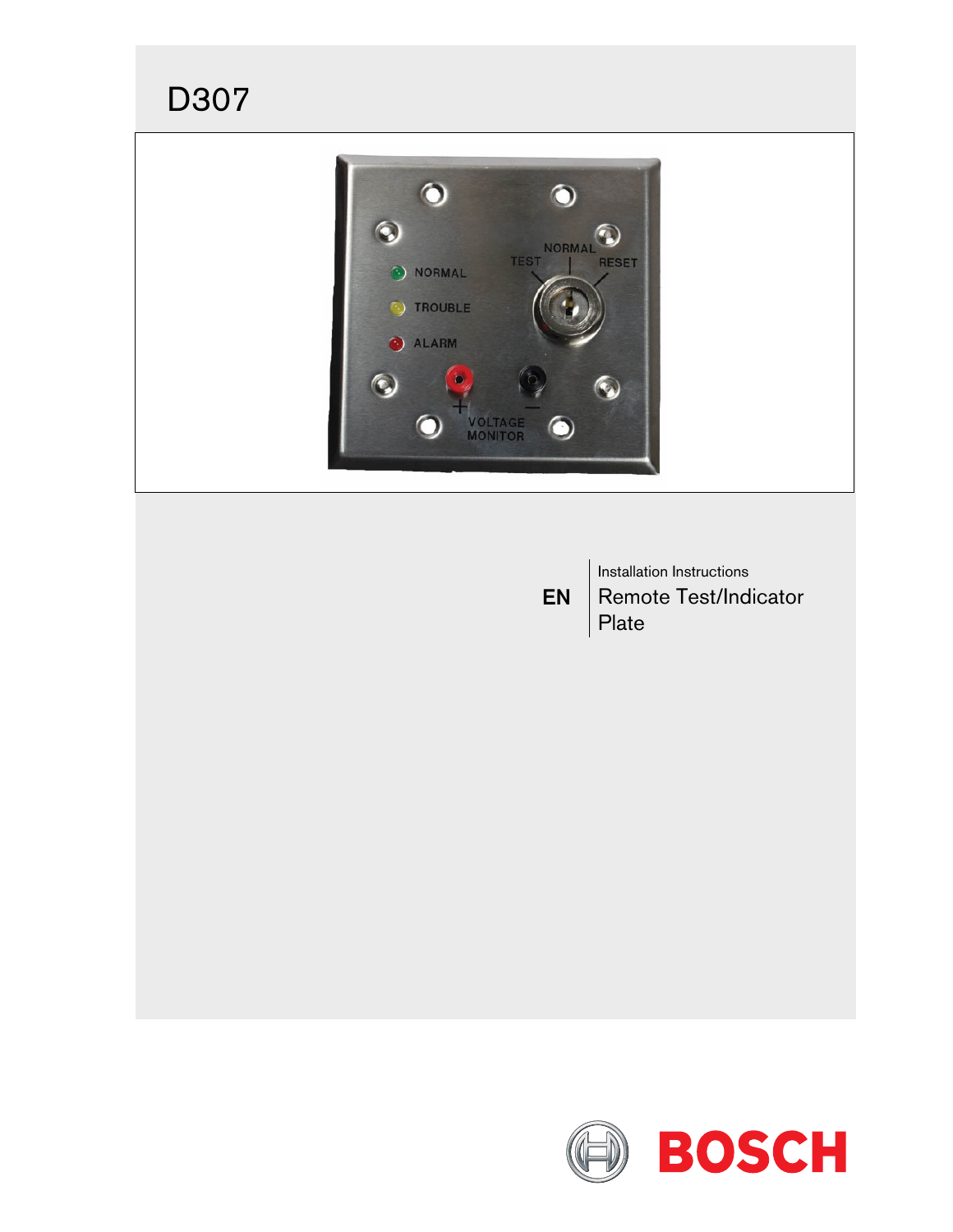## 1.0 Description

Use the D307 Remote Test/Indicator Plate with the D296/D297 Long-Range Beam Smoke Detectors and the D340 Series Duct Smoke Detector Housings (D340, D341, D342, D343). This plate has LEDs to indicate the detectors' status and condition, a signal voltage test point, and a key operated test switch.

# 2.0 Installation

Install the D296/D297 and the D340 Series according to the *D296/D297 Installation Instructions* (P/N: 31344) and the *D340 Installation Instructions* (P/N: 48188). Ensure the detectors are working properly.

Install the D341/D342 Duct Smoke Detector Housing or the D343 Duct Smoke Detector Housing according to the *D341/D342 Installation Instructions* (P/N: 48196) and the *D343 Installation Instructions* (P/N: 48199).

Mount the D307 on a standard double wire-mold box. Eight conductors from the D296/D297 receivers or D340 are required.

- 1. Mount the box no farther than 100 ft (30.5 m) from the D296/D297 receivers or 500 ft (152 m) from the D340.
- 2. Run the wiring from the receiver or duct housing to the box using 18 AWG (1.2 mm) or larger wire.

Ensure all wiring is unpowered before routing.

### 2.1 Single D307 and D296/D297 Wiring

- 1. Connect the wiring between the D307 and the D296/D297 as shown in *Figure 1*
- 2. Apply power and observe the LEDs.
	- a. The green LED lights steadily for 60 sec to 120 sec and then flashes. Refer to *Table 1* on pages 5 and 6 for a description of the LED indicators.

### 2.2 D307 and Multiple D296/D297 Wiring

Connect the wiring between the D307 and multiple D296/D297s as shown in *Figure 2* on page 3.

### 2.3 D307 to D340 Wiring

Connect the wiring between the D307 and D340s as shown in *Figure 3* on page 3 to wire the D307 and the D340 Series.

The green LED lights steadily. Refer to *Table 1* on pages 5 and 6 for a description of the LED indicators.



*11 - D307*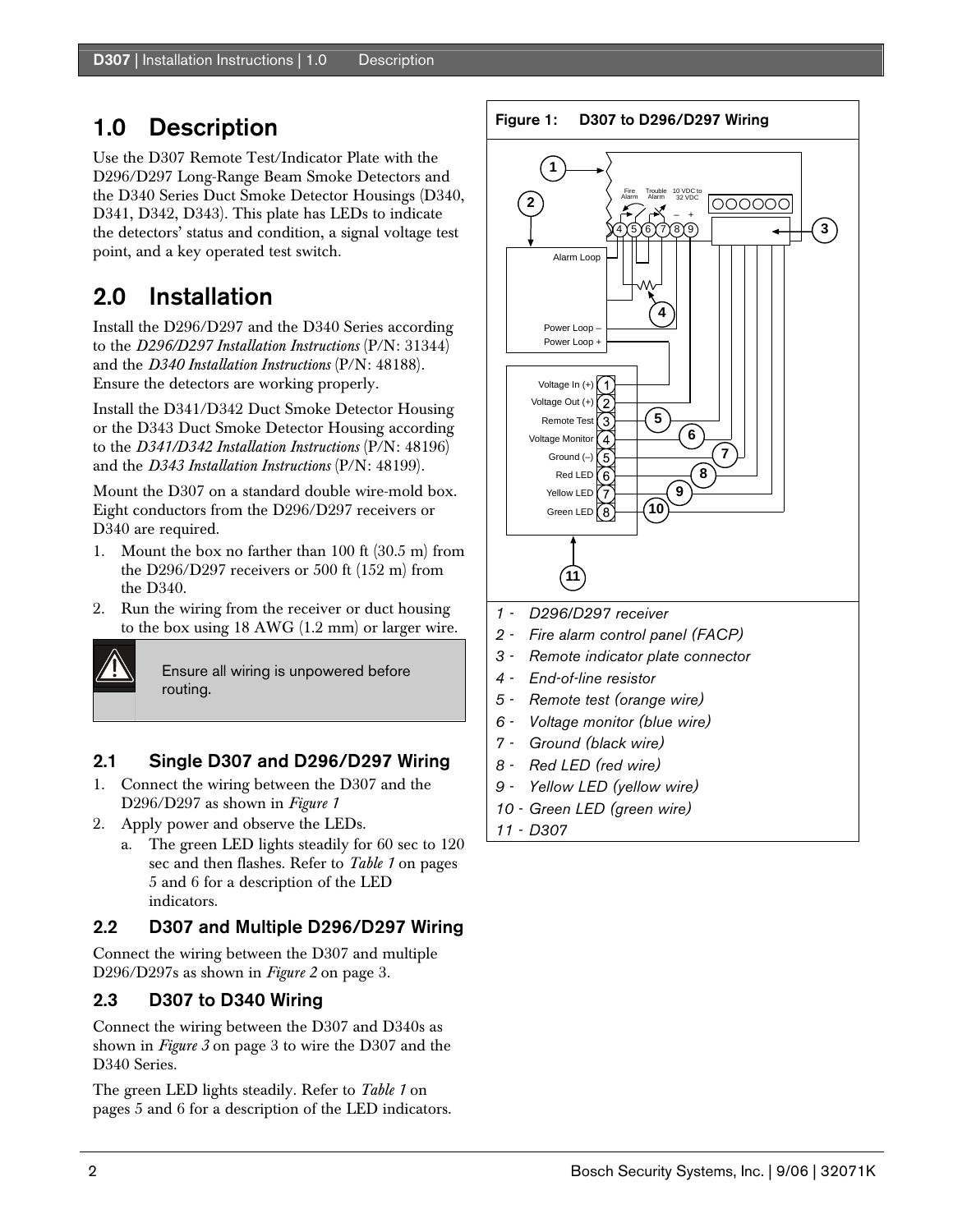

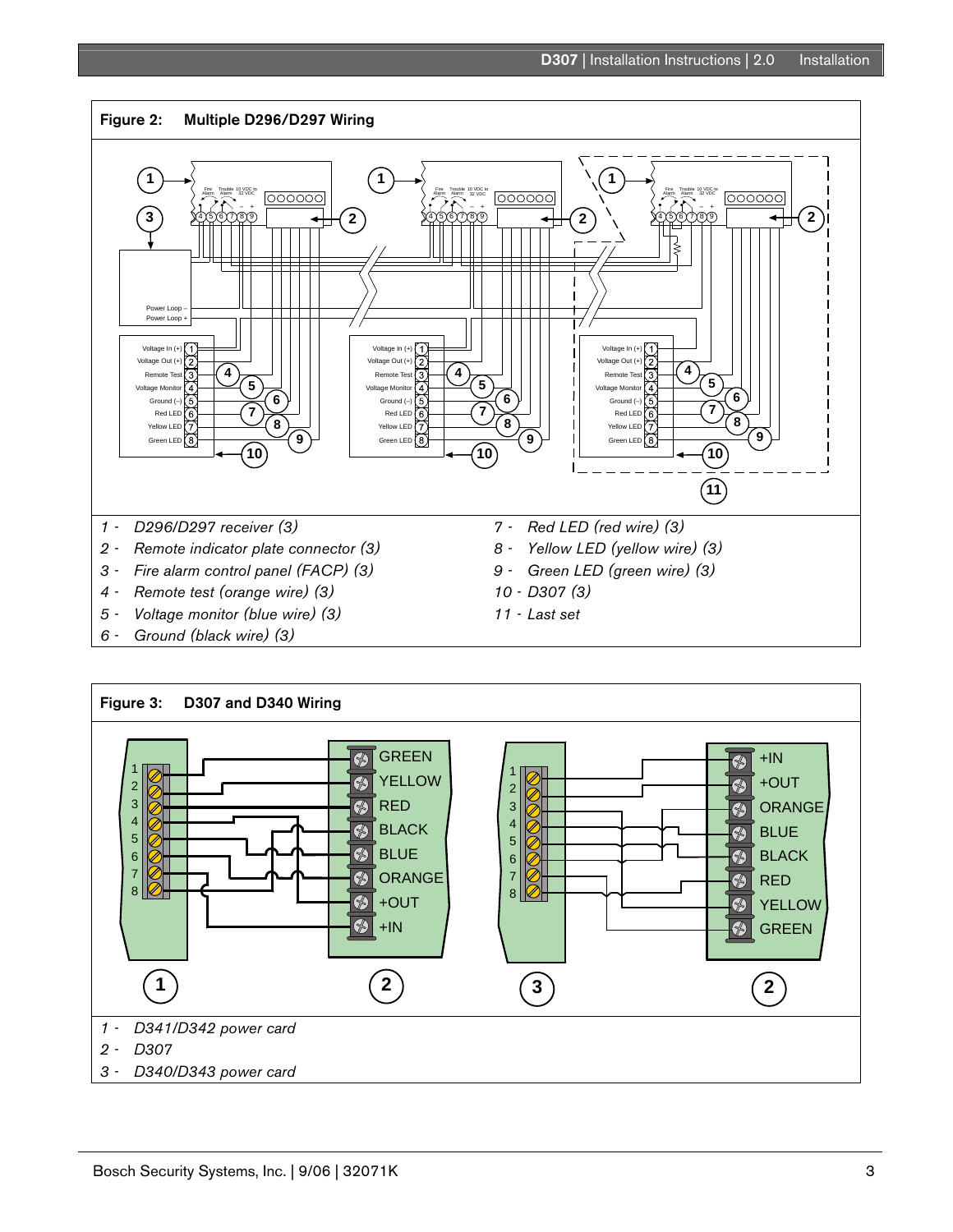## 3.0 Testing

Testing activates a fire alarm. Inform all concerned personnel before performing tests.

#### 3.1 D307 and D296/D297

- 1. Insert the operating key and turn the switch to the TEST position for a minimum of 5 sec. The red LED lights steadily and the system sounds an alarm.
- 2. Turn the switch to RESET for a minimum of 1 sec.

The red LED turns off and the green LED lights steadily for approximately 60 to 120 sec. The receiver proceeds with its Setup Mode. When the setup is completed, the green LED begins flashing.

3. Connect a standard volt-ohm meter (VOM) to the voltage monitor plugs. The voltage reading must range between 3.8 VDC and 4.2 VDC. You can also use the voltage monitor to check the sensitivity level of the D296/D297. As the signal level decreases because of dust or dirt buildup on the lenses or system misalignment, the voltage reading also decreases.

For more information, refer to *Table 1* (on pages 5 and 6) and the *D296/D297 Installation Instructions* (P/N: 31344).

#### 3.2 D307 and D340

- 1. Insert the operating key and turn the switch to TEST for a minimum of 10 sec. The red LED lights steadily and the system sounds an alarm.
- 2. Turn the switch to RESET for a minimum of 1 sec.

The red LED turns off and the green LED lights steadily.

You can also use the voltage monitor to check the D340's sensitivity level after installation (refer to the manufacturer's detector head installation instructions for proper levels). For more information, refer to *Table 1* (on pages 5 and 6) and to the related duct smoke detector housing installation instructions:

- *D340 Installation Instructions* (P/N: 48188)
- *D341/D342 Installation Instructions* (P/N: 48196)
- *D343 Installation Instructions* (P/N: 48199)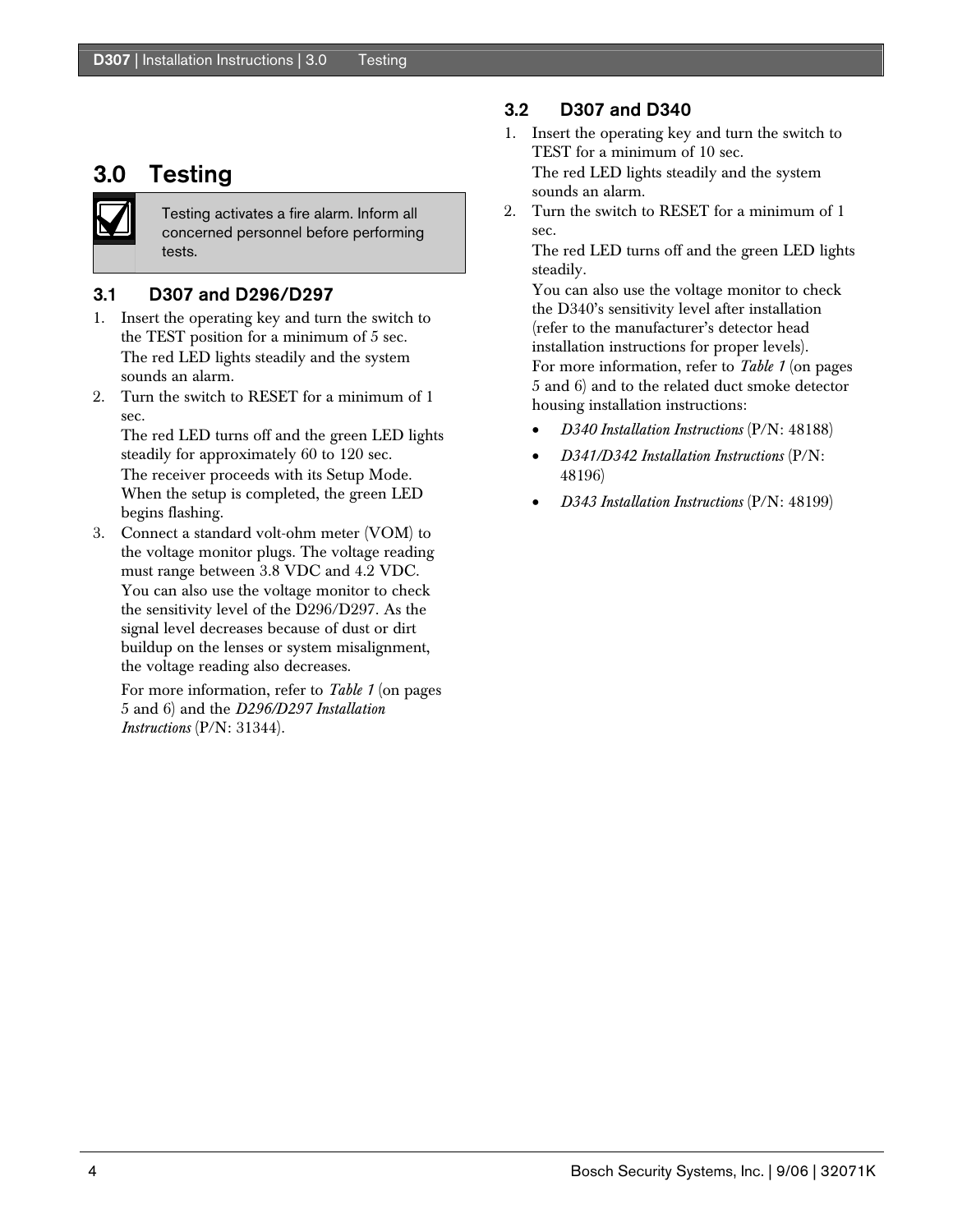# 4.0 Troubleshooting

## Table 1: Troubleshooting

| D296/D297 Long-Range Beam Smoke Detector |                      |                     |                                                                                                                                                                                   |                                                                                                                          |  |  |  |  |
|------------------------------------------|----------------------|---------------------|-----------------------------------------------------------------------------------------------------------------------------------------------------------------------------------|--------------------------------------------------------------------------------------------------------------------------|--|--|--|--|
| Red<br><b>LED</b>                        | Yellow<br><b>LED</b> | Green<br><b>LED</b> | Condition                                                                                                                                                                         | <b>Solution</b>                                                                                                          |  |  |  |  |
| <b>OFF</b>                               | <b>OFF</b>           | ON.                 | The receiver is initializing and stabilizes<br>within 60 to 120 sec.                                                                                                              |                                                                                                                          |  |  |  |  |
| <b>OFF</b>                               | <b>OFF</b>           | Flashing            | Normal                                                                                                                                                                            |                                                                                                                          |  |  |  |  |
| <b>OFF</b>                               | <b>OFF</b>           | <b>OFF</b>          | There is no voltage at the receiver.                                                                                                                                              | Check for power at D307's Terminal 1 $(+)$<br>and Terminal 5 $($ -), and at Terminal 2 $(+)$ and<br>Terminal $5$ $($ .). |  |  |  |  |
|                                          |                      |                     |                                                                                                                                                                                   | Check for power at the D296/D297's<br>receiver Terminal $8$ (-) and Terminal $9$ (+).                                    |  |  |  |  |
| <b>OFF</b>                               | ON                   | ON                  | Trouble<br>The beam is blocked or misaligned.                                                                                                                                     | Clear the beam path or realign the receiver.                                                                             |  |  |  |  |
| <b>OFF</b>                               | ON                   | Flashing            | Trouble                                                                                                                                                                           | Clean the transmitter and receiver covers.                                                                               |  |  |  |  |
|                                          |                      |                     | If the reference voltage at the voltage<br>monitor is lower than 2 VDC, dust or dirt on<br>the lenses reduced the signal strength, or<br>vibration misaligned the receiver.       | If the reference voltage does not return to<br>4 VDC, realign the receiver and press the<br>Receiver Setup switch.       |  |  |  |  |
| <b>OFF</b>                               | ON                   | Flashing            | Trouble<br>If the reference voltage at the voltage<br>monitor is greater than 4.8 VDC, the beam<br>strength increased because the beam<br>misaligned or the air quality improved. | Reset the detector by moving the keyswitch<br>to RESET for a minimum of 1 sec or<br>resetting the control panel.         |  |  |  |  |
| ON                                       | <b>OFF</b>           | Flashing            | Alarm                                                                                                                                                                             | Determine the cause of the alarm.                                                                                        |  |  |  |  |
|                                          |                      |                     |                                                                                                                                                                                   | Reset the detector by moving the keyswitch<br>to RESET for a minimum of 1 sec or<br>resetting the control panel.         |  |  |  |  |
| ΟN                                       | ON                   | ON                  | Alarm and trouble                                                                                                                                                                 | Determine the cause of the alarm.                                                                                        |  |  |  |  |
|                                          |                      |                     | Alarm occurred and then the beam was<br>blocked.                                                                                                                                  | Reset the receiver by moving the keyswitch<br>to RESET for a minimum of 1 sec.                                           |  |  |  |  |
|                                          |                      |                     |                                                                                                                                                                                   | Clear the beam path.                                                                                                     |  |  |  |  |
| OFF                                      | Flashing             | Flashing            | Invalid sensitivity setting                                                                                                                                                       | Set the receiver to the proper sensitivity<br>setting.                                                                   |  |  |  |  |
| <b>D340 Duct Smoke Detector Housing</b>  |                      |                     |                                                                                                                                                                                   |                                                                                                                          |  |  |  |  |
| Red<br><b>LED</b>                        | Yellow<br><b>LED</b> | Green<br><b>LED</b> | <b>Condition</b>                                                                                                                                                                  | <b>Solution</b>                                                                                                          |  |  |  |  |
| <b>OFF</b>                               | <b>OFF</b>           | <b>OFF</b>          | No power to the loop or auxiliary.                                                                                                                                                | Apply power to both loop and auxiliary.                                                                                  |  |  |  |  |
| <b>OFF</b>                               | <b>OFF</b>           | ON                  | Wiring is incorrectly connected.<br>Normal                                                                                                                                        | Correct the power or wiring connection.                                                                                  |  |  |  |  |
| <b>OFF</b>                               | Flashing             | ON                  | Trouble                                                                                                                                                                           | Clean or replace the head. Replace the                                                                                   |  |  |  |  |
|                                          |                      |                     | The head is missing from the base, the head                                                                                                                                       | cover.                                                                                                                   |  |  |  |  |
|                                          |                      |                     | is dirty, the cover is missing, or the wiring<br>harness to the base is unplugged.                                                                                                | If the missing cover does not cause a<br>trouble condition, the tamper jumper is<br>disabled.                            |  |  |  |  |
| ON                                       | <b>OFF</b>           | ON                  | Alarm                                                                                                                                                                             | Determine the cause of the alarm and reset<br>the detector.                                                              |  |  |  |  |
|                                          |                      |                     |                                                                                                                                                                                   | If the alarm does not reset from the D307,<br>the reset jumper might be disabled.                                        |  |  |  |  |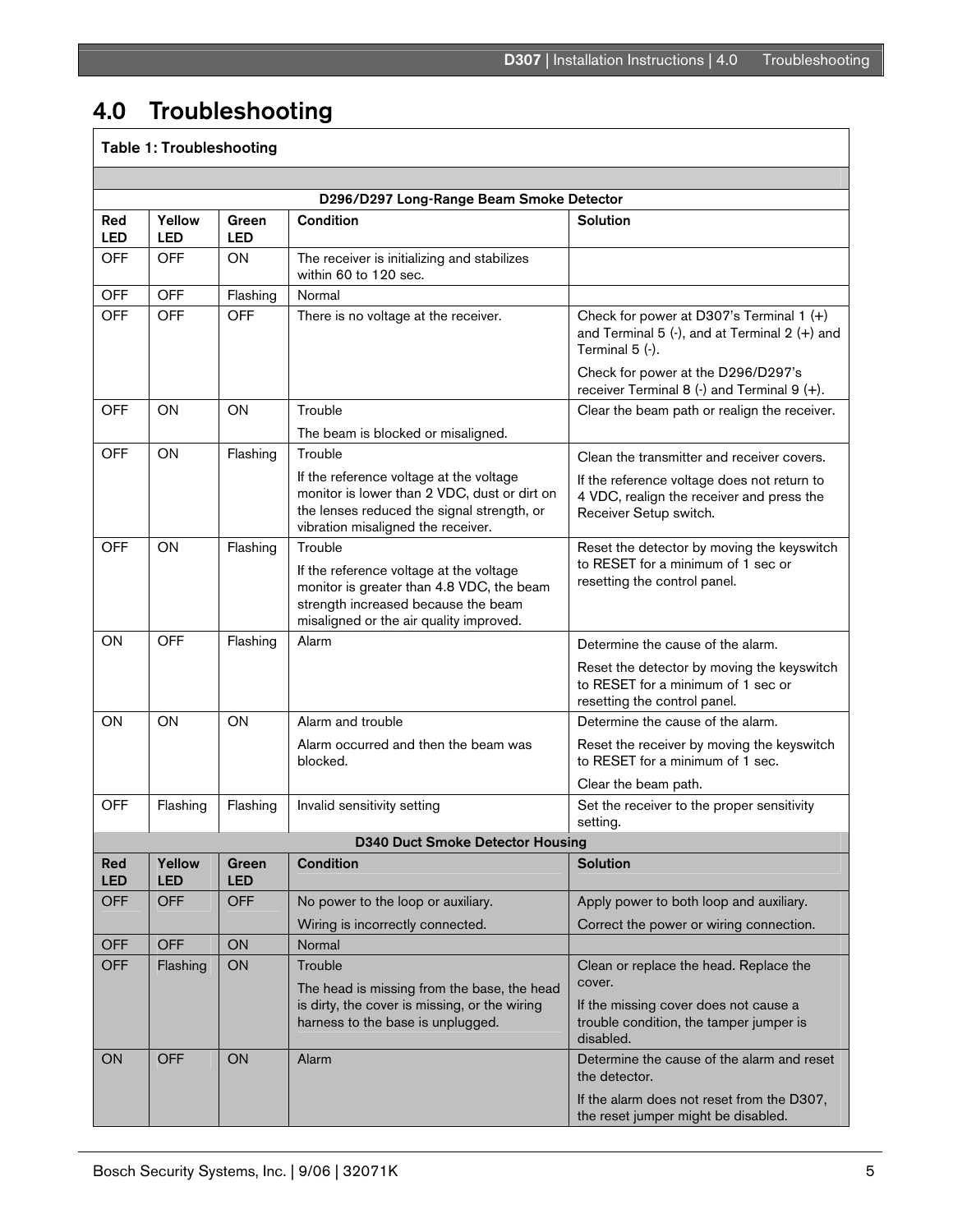#### Table 1: Continued

| D341/D342 Duct Smoke Detector Housing   |                      |                     |                                                                                       |                                                                                                                                                   |  |  |  |
|-----------------------------------------|----------------------|---------------------|---------------------------------------------------------------------------------------|---------------------------------------------------------------------------------------------------------------------------------------------------|--|--|--|
| Red<br><b>LED</b>                       | Yellow<br><b>LED</b> | Green<br>LED        | Condition                                                                             | Solution                                                                                                                                          |  |  |  |
| <b>OFF</b>                              | <b>OFF</b>           | <b>ON</b>           | Normal                                                                                |                                                                                                                                                   |  |  |  |
| <b>OFF</b>                              | <b>OFF</b>           | <b>OFF</b>          | No power is applied or the wiring is<br>incorrectly connected.                        | Correct the power or wiring connection.                                                                                                           |  |  |  |
| <b>OFF</b>                              | ON                   | ON                  | Trouble<br>The head is dirty or is missing from the<br>base, or the cover is missing. | Clean or replace the head, or replace the<br>cover.<br>If the missing cover does not cause a trouble<br>condition, the tamper jumper is disabled. |  |  |  |
| ON                                      | ON                   | ON                  | Alarm                                                                                 | Determine the cause of the alarm and reset<br>the detector.                                                                                       |  |  |  |
|                                         |                      |                     |                                                                                       | If the alarm does not reset from the D307,<br>the reset jumper might be disabled.                                                                 |  |  |  |
| <b>D343 Duct Smoke Detector Housing</b> |                      |                     |                                                                                       |                                                                                                                                                   |  |  |  |
| Red<br><b>LED</b>                       | Yellow<br><b>LED</b> | Green<br><b>LED</b> | Condition                                                                             | Solution                                                                                                                                          |  |  |  |
| <b>OFF</b>                              | <b>OFF</b>           | ON                  | Normal                                                                                |                                                                                                                                                   |  |  |  |
| <b>OFF</b>                              | <b>OFF</b>           | <b>OFF</b>          | No power is applied to the bus and auxiliary,<br>or the wiring is incorrectly wired.  | Supply power to the bus and auxiliary.                                                                                                            |  |  |  |
|                                         |                      |                     |                                                                                       | Correct the power or wiring connection.                                                                                                           |  |  |  |
| <b>OFF</b>                              | Flashing             | <b>OFF</b>          | Trouble                                                                               | Replace the head or cover.                                                                                                                        |  |  |  |
|                                         |                      |                     | The cover is missing or the wiring harness<br>to the base is unplugged.               | If the missing cover does not cause a trouble<br>condition, the tamper jumper is disabled.                                                        |  |  |  |
| ON                                      | <b>OFF</b>           | ON                  | Alarm                                                                                 | Determine the cause of the alarm and reset<br>the detector.                                                                                       |  |  |  |
|                                         |                      |                     |                                                                                       | If the alarm does not reset from the D307,<br>the reset jumper might be disabled.                                                                 |  |  |  |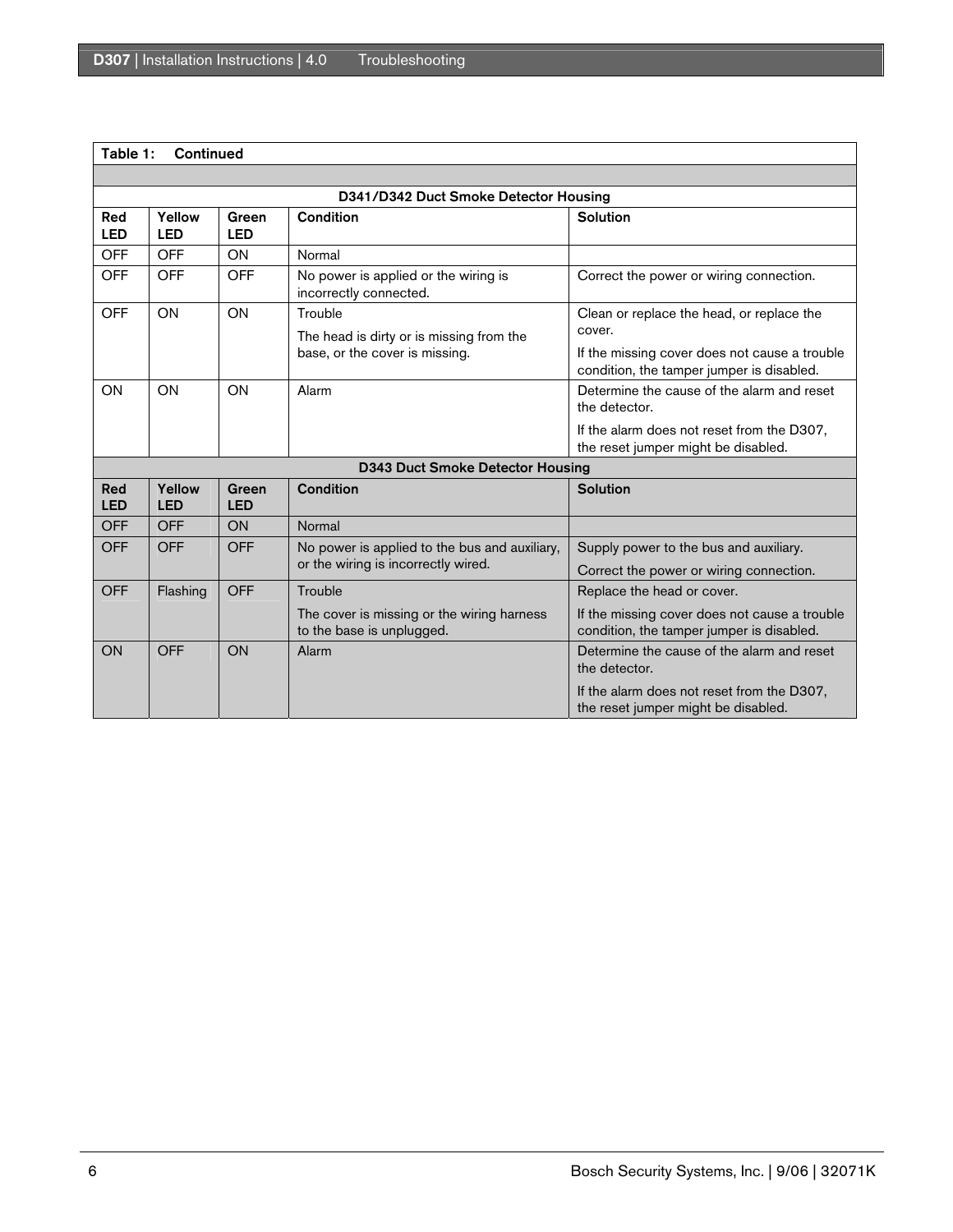# 5.0 Specifications

| <b>Table 2: Specifications</b> |                                                                                                                                                                                             |  |  |  |  |
|--------------------------------|---------------------------------------------------------------------------------------------------------------------------------------------------------------------------------------------|--|--|--|--|
|                                |                                                                                                                                                                                             |  |  |  |  |
| Voltage                        | 10 VDC to 32 VDC                                                                                                                                                                            |  |  |  |  |
| <b>Current Draw</b>            | 10 mA at 24 VDC, standby                                                                                                                                                                    |  |  |  |  |
|                                | 20 mA at 24 VDC, alarm                                                                                                                                                                      |  |  |  |  |
|                                | 140 mA at 24 VDC, test (D340 Series only)                                                                                                                                                   |  |  |  |  |
| <b>Operating Temperature</b>   | -22 $\textdegree$ F to +130 $\textdegree$ F (-30 $\textdegree$ C to +54 $\textdegree$ C). For UL Listed requirements, the operating temperature<br>range is +32°F to 100°F (0°C to +37.8°C) |  |  |  |  |